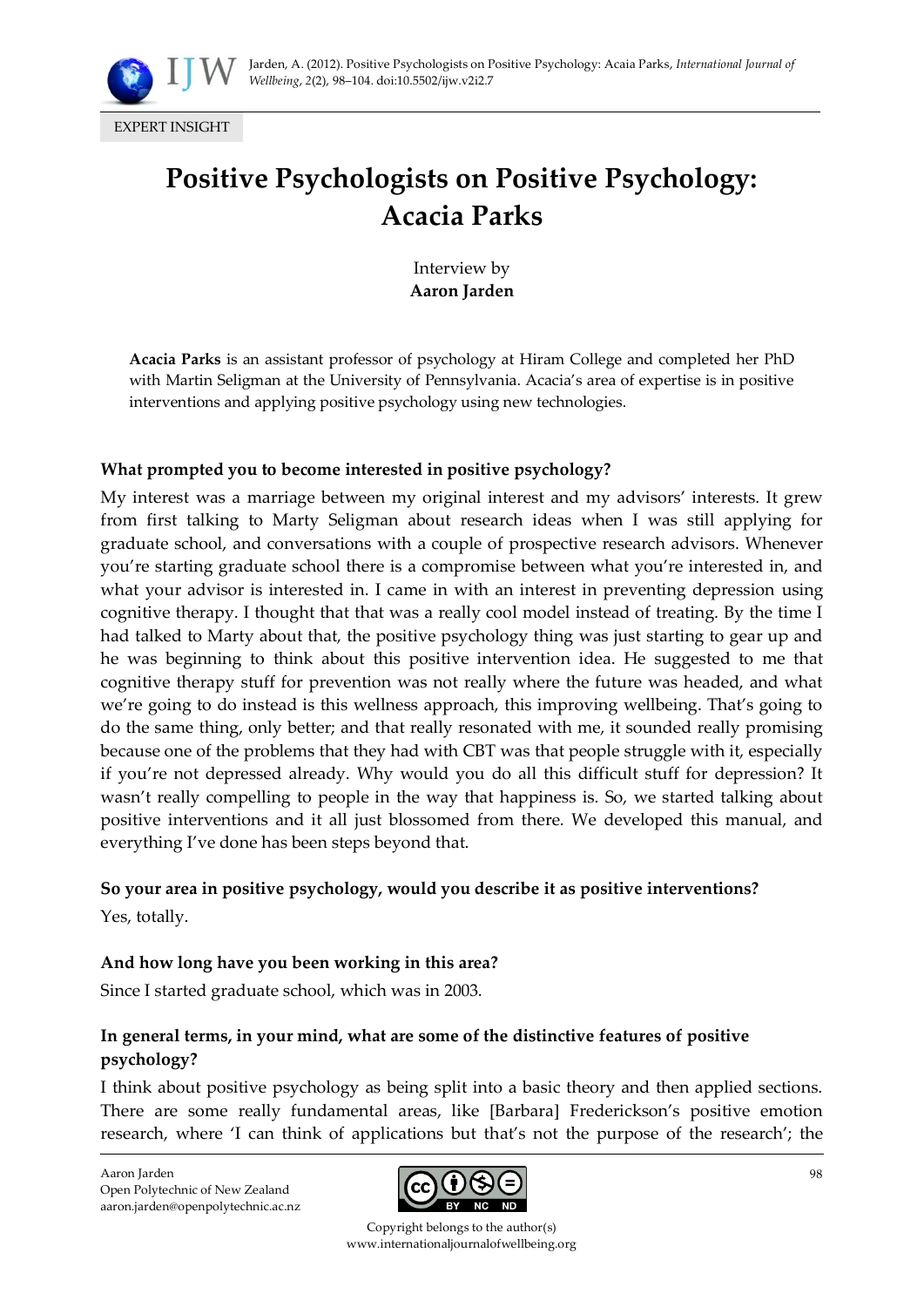research is 'We want to understand the function that emotions serve'. Areas like that are basic science contributions. [Shelly] Gables' work about relationships has been translated into interventions, but it's about relationship processes, not interventions. They did not do that research seeking to come up with an application. Areas like that, I feel, are a more theoretical piece. On the other hand, there's this more applied piece where we say, 'What's the outcome we want?' and 'How can we work backwards to figure out how to best do that?'; and that's where the positive intervention research comes in. Also, things like coaching and workplace situations and trying to change organizations fit in that applied sector. So I see positive psychology as having those two areas.

A lot of fields have that kind of split, though, so it's not really what makes positive psychology distinctive. What's really unique about positive psychology is the interplay between researchers—both basic and applied—and practitioners. Unlike clinical psychology, which is broken in half and has been trying for decades to bridge the 'gap between science and practice,' our practitioners want very much to do what is research-based. They are a huge asset to us. I think they could be even more of an asset if we (researchers) spent more time talking to them and learning from them. But yeah, if you look at various subfields of psychology, I'm not sure you'll find any other area where practitioners are so eager to learn more about the science, and to put science into practice.

#### **When you think of the big questions that positive psychology addresses, what are the questions that stand out to you?**

That's a really interesting question, because in some ways I see that there is no difference from other areas of psychology that are trying to change behavior. Of course, I'm biased because I'm an intervention researcher. I think about positive psychology and then I think about the applied half, because that's the half that I work in, but to me it's about 'How do you get a person to change their behavior?', which I think is applicable to therapy research, health psychology and to a variety of parts of psychology. It's not unique to positive psychology. What's new and different are the outcomes we are interested in, and the specific behaviors we are trying to change. But a lot of it is just, 'How do you get something to stick?', 'How do you get people to change their ideas?', and that flows through social psychology and other areas as well. But I do think that those are the central questions.

# **What do you think are some of the most valid criticisms that the field of positive psychology faces to date?**

One thing I worry about is the rate at which things become applied. I remember when we first started talking about positive interventions in the popular media in 2004 and those things started to get published. Those things were already getting used out in the world. For example, coaches were using them, people were hearing about them in the news and using them, and we just had this one study. But that's just how it seems to go, it's very fast moving, and the second that news gets out that something is helpful in a single study, it's all over the place. On one hand that's really cool, because it's getting out there, but on the other hand, it's a little worrisome because you wonder 'What if there's a mistake in the data analyses?', or if this was just a funny sample that doesn't replicate. It's already out there. It's too late by then. So I worry about that a little bit, more so than in fields like clinical psychology, which I think may be overly cautious and overly slow to get things out there. Things get out here even faster than you can keep hold of them. People who argue about that have a valid point, especially when it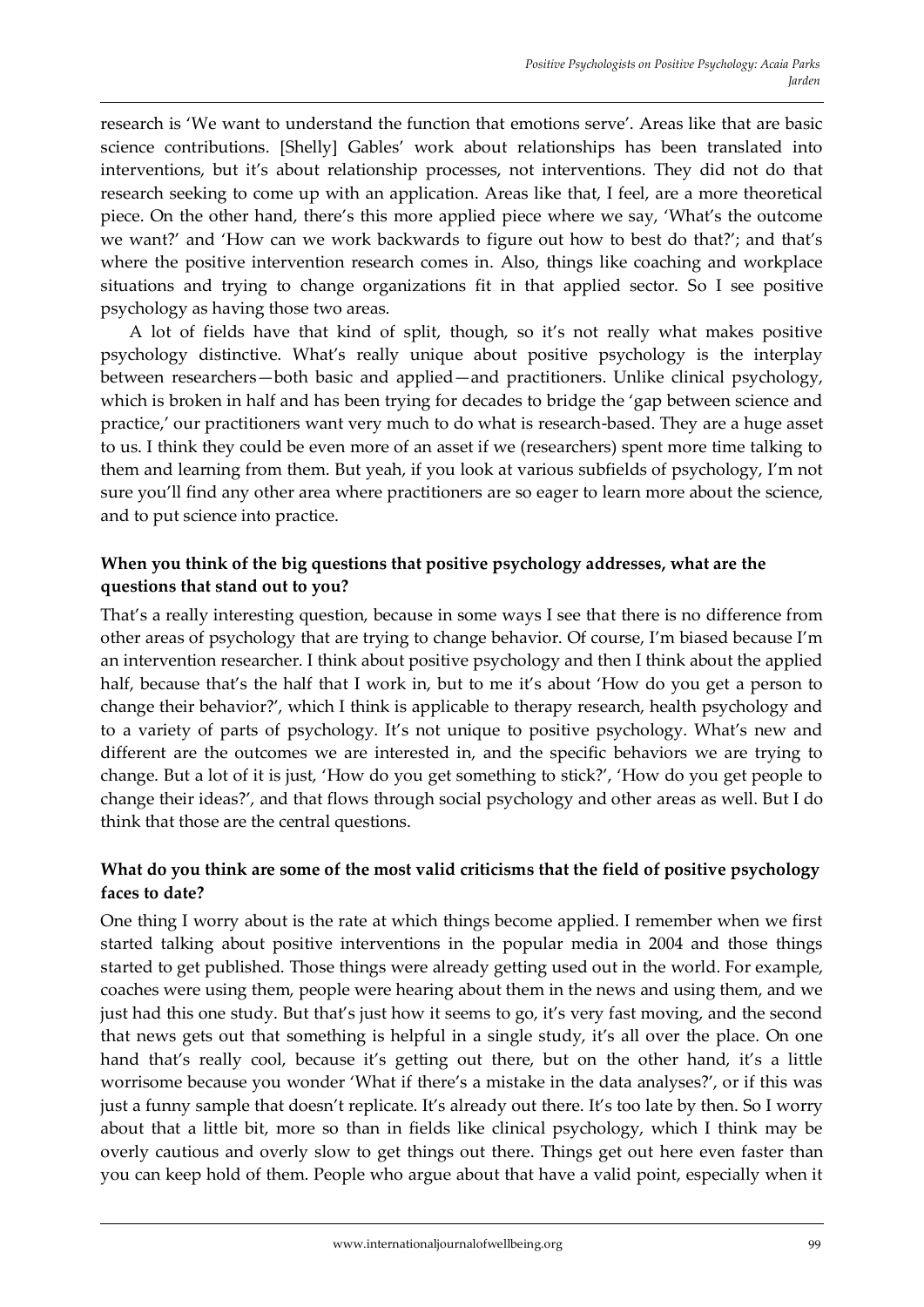comes to research findings that are lost in translation somewhat. One critique that positive psychology gets a lot from people like [Barbara] Ehrenreich and James Coyne is that positive psychologists tell people with cancer that they should just 'buck up' and that they should just be optimistic and they'll do better. I don't know anyone who actually says that, but what happens is that it gets out there to the popular media and misunderstood and mistranslated. Then, all of a sudden, that is what positive psychology is saying to a good number of people. So I think in some ways we're not as careful as we could be about the sound bites that we release into the ether, or about maintaining the integrity of those sound bites so that they are accurate. What happens is that people like Barbara Ehrenreich hear something that just isn't what we're saying, but by the time it gets to her it is, if that makes sense. So I think that there are definitely some messages from positive psychology that reach the general public that aren't what we intended; and those messages, even though they are not the intended messages, may be harmful. I think that this is a valid criticism.

# **What is your view on the relationship between a positive intervention and assessing the effectiveness of these interventions over time? I mean there are a lot of people doing interventions but not everyone is assessing whether they are working or not. What are your thoughts about that?**

In some sense, I'm always surprised when practitioners aren't assessing whether something is working, even just within their practices. For example, when I did clinical training as a graduate student (I'm not a clinician, but I started off as one), every time we saw a client they took assessment measures. Next time we saw them they took more assessment measures, so we were constantly checking to make sure that we were actually doing something. I know that that is a practice that a lot of practitioners use, but then I also know that there are practitioners who don't. That's effectiveness on a much smaller scale, but equally important. If you're taking something that's manualized and you're trying to implement it in the real world, you want to make sure it's working in your setting. You should check, you shouldn't just assume that because the research says it's going to work it will. But at the same time, you shouldn't assume that the research is invalid and not even try using it in your setting, which is another thing that practitioners can do sometimes, in that they figure that this is not relevant to me, this wasn't tested on my population. Researchers and practitioners are both falling down on their responsibilities in terms of getting everything to the practitioners in a digestible way. But then there are also the practitioners being concerned with efficacy and understanding that there is literature out there that shows that judgment and intuition are not perfect, that they are flawed; so if you think that this is working because I think that it is working, that doesn't always match up.

#### **What's one aspiration you've got for the field of positive psychology? In five years from now, how would you like to see the field of positive psychology?**

I would like to see some way to get the general public to care about the difference between something that is empirically validated and something that is not. Because right now I think that people are just as happy to read *The Secret* as they are to read *The How of Happiness*. Each of these is not like the other, but to the general public they are all grouped in the same category: books about happiness. Part of the onus of this is on us not to do research and then write a book and put it out into the ether and assume that that works, but to actually test the books. Test the things that we are putting out there up against quackery and show that they are better, so that eventually the idea can get out to the general public that yes, there are lots of choices.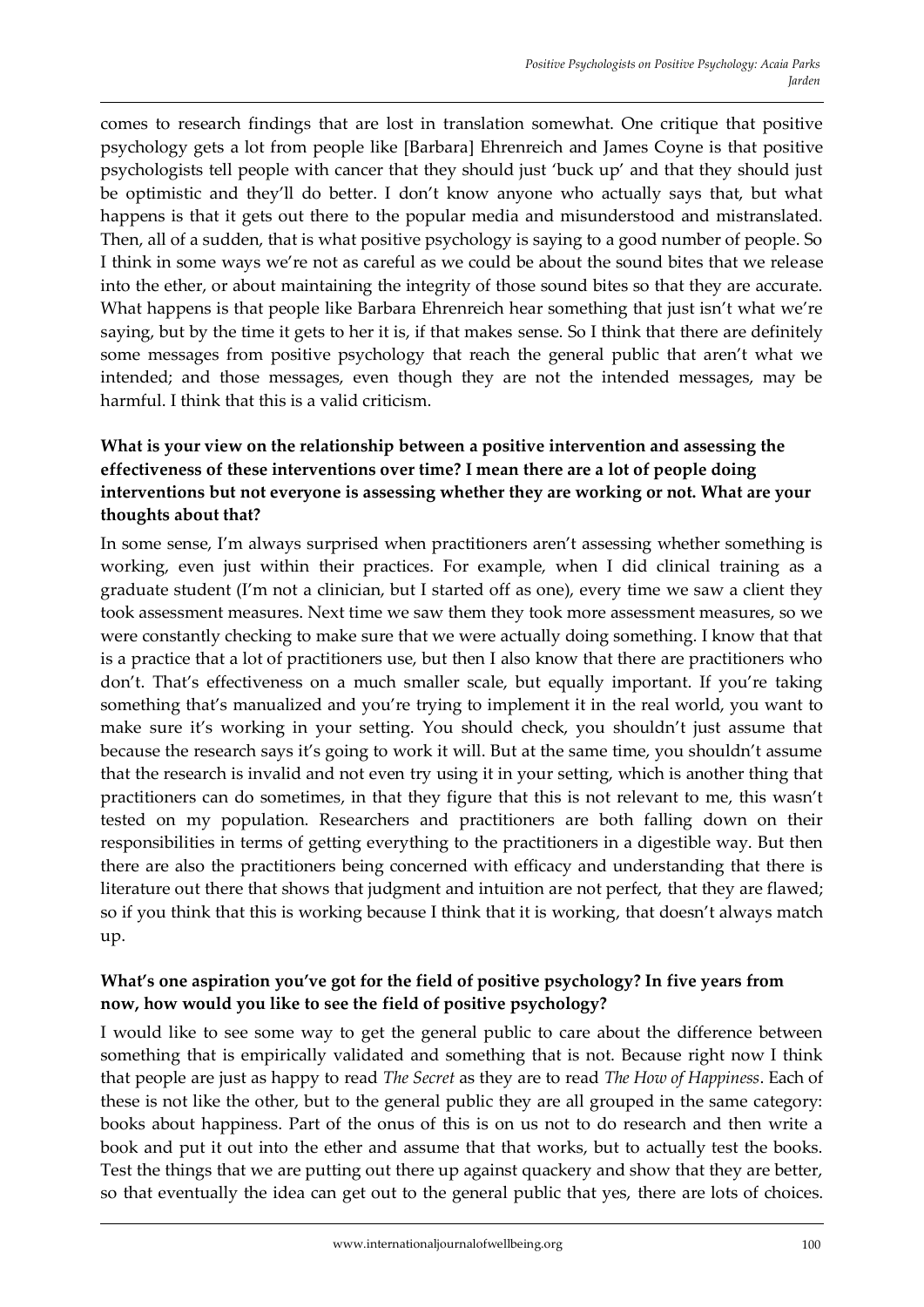For example there is Tony Robbins, and he's going to tell you how to get happier, and there is *The Secret*, which says that if you think about being happy suddenly the world will attract happiness to you: and those ideas are not like what we are doing. We need some way to get the general public to be more discerning about that, so that they can tell the difference about something that's tested and something that someone just made up one day. That would just be superb.

# **What do you think is going to be the next hot topic for positive psychology over the coming few years?**

I know what I would like the new hot topic to be! One of the conference talks I've just heard was looking at how physiological measures may be an alternative to self-reporting. I'd really like to see an emphasis on measures other than self-report, which has been used in psychology for a long time. But the problem is that nobody has a viable replacement for it and it's very cumbersome to do anything other than self-report. What I would love to see are methods that aren't cumbersome, and that are alternatives to self-report. For example, wrist bands that measure your level of stress so you don't have to ask a person how stressed out they were this last week, because you have aggregate data to show you how stressed out they were; and it's not done with cortisol, because measuring cortisol levels is expensive. These other physiological measures we were unable to use because they were prohibitive in cost. An alternative can be a thing you can buy upfront, and put on your participants, and it doesn't have on-going expense. So I would really love to see a move towards methods that assess happiness in a way that doesn't alienate the economists because it's not a hard outcome, it doesn't alienate the medical people because it's not a hard outcome either, but something that feels more real than self-reported happiness. I feel like this will not only strengthen the field because it will also address the criticism that people get really upset at the idea of self-reported happiness, but it will also help us learn a lot more about what we're actually doing for people, what it actually means when we change their self-reported happiness. Does that mean we're changing their moment-to-moment happiness or just their retrospective evaluations of their lives? We can learn so much more from that kind of moment-to-moment data collection instead of retrospective self-report, which we know from a lot of researchers is totally flawed. I'd really like to see a movement towards more sophisticated data. We're better than self-report, we just haven't figured out how we want to be better than self-report yet.

# **Who do you look up to in the field of positive psychology?**

I have got a lot of really excellent advice from Shane Lopez, who has edited numerous volumes, and as I have tried to move towards that myself, he just always has such sage wisdom. Shane has been supportive, even when he barely knew me, when I was just becoming a graduate student. He has continued to be very supporting, knowledgeable and accessible. Sonja Lyubomirsky is another leader in the field who has been so supportive of me from the very beginning of my career. She has been a great mentor over the years. She got me started as a reviewer at the *Journal of Positive Psychology* and nudged me towards Associate Editorship. More recently, Sonja has been a great collaborator, too, and has graciously found time to contribute to both of my edited books. It takes a special kind of person to spend so much time and energy on someone who isn't their own student. I am constantly grateful for her. The other person I really admire is Ed Diener, who is actually the epitome of positive psychology. He's happy, he's energetic, he's curious, he's engaged, he's supportive, and he's personable. Ed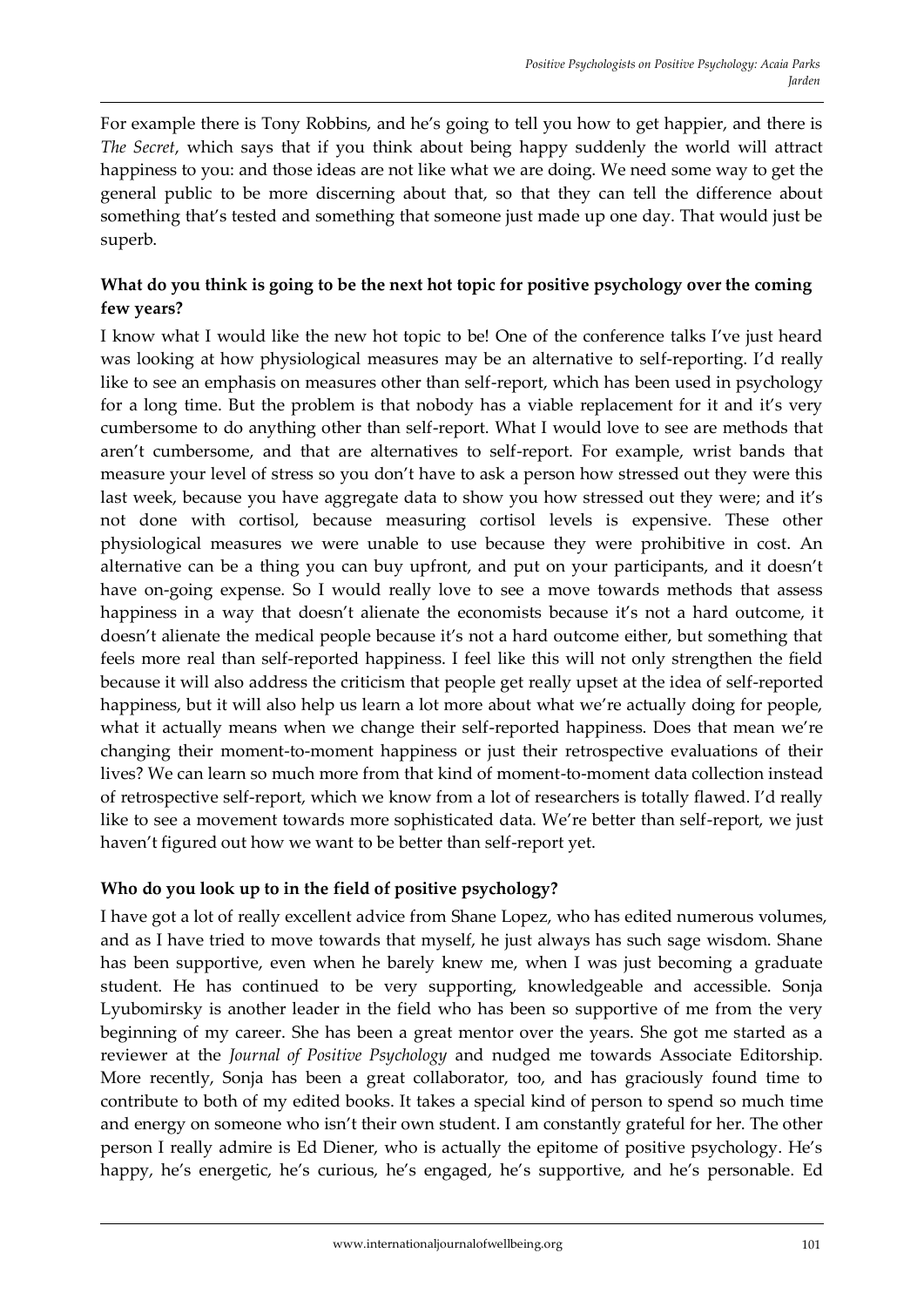Diener is to me a paragon, he is a truly happy person and something about interacting with him is a very lively and inspiring experience.

#### **Who do you think are the other young emerging researchers who are doing great things?**

I think by now that people generally know Todd Kashdan. Even though he's not the old guard, he's a whippersnapper who's making noise and good trouble. What I love about Todd is that he's got balls of steel; he's brave and oppositional, in just the way that the field needs. There's such a strong status quo in any field, everyone is doing things their own way, then there's Todd, who just comes along and goes 'No, No, not that way, this way, or some other way'. He gets people to think in a way that I really respect. I always try to get Todd involved in anything that I do. For example if I'm in a symposium I always think, let's get Todd in here and see what he has to say because I think that this is really great, but I'm sure that there's something that I haven't thought of and Todd has always thought of something that I haven't. I'm also a big fan of Michelle Louis. She recently published a paper suggesting that talking about strengths as a fixed personality trait might make people less willing to work on them, figuring they are stable so what's the point. Very cool stuff. We need more people adding nuance to positive intervention research. Not just, 'do they work?' but 'when do they work and for whom?' and 'when might they backfire?'.

#### **What are your plans for the future?**

I just started in a new tenure track position, so I'm getting my lab settled and spending my startup and just trying to figure out what I'm going to be doing for the next few years. I'm really interested in this physiological measurement thing, so I'm hoping to drop some money on that and I'm also hoping to be doing ambulatory assessment—that's the new fancy term for 'experience sampling'—research. I think that's the direction we're headed in as a field. I'm hoping to establish myself there and I also have these teaching projects that I'm working on, for example, an edited book with positive psychology activities that's going to be completed at the end of this summer. I'm hoping to continue along that line. For example, I am guest editing a special issue for the *Journal of Positive Psychology* on 'positive psychology and higher education'—that's a passion of mine. I've been teaching positive psychology since I started in graduate school. That's eight years now. I've taught positive psychology a lot and it's always my favorite course to teach and I really like helping other people learn to teach it and mentor people in that area. So, I hope to continue that in addition to the research.

# **For someone new to the field of positive psychology, what is one book that you would recommend they read first?**

Although it's an old standard, I really recommend the *Handbook of Positive Psychology*. It's been around since 2003 I think, and they have a new edition so it's updated, but no book provides, for a researcher, a better basis in a really broad array of topics, and a great orientation to who is doing the lead research. For people interested in positive interventions in particular, I am working on a *Handbook of Positive Interventions* that should be coming out in late 2012. I'm really excited about it. It's got a nice line-up of contributors.

#### **What about for someone who's not a researcher?**

For the general public, *The How of Happiness* would provide the best overview. There are other good books, for example *Curious*, but that is very specific. And *Authentic Happiness* is a great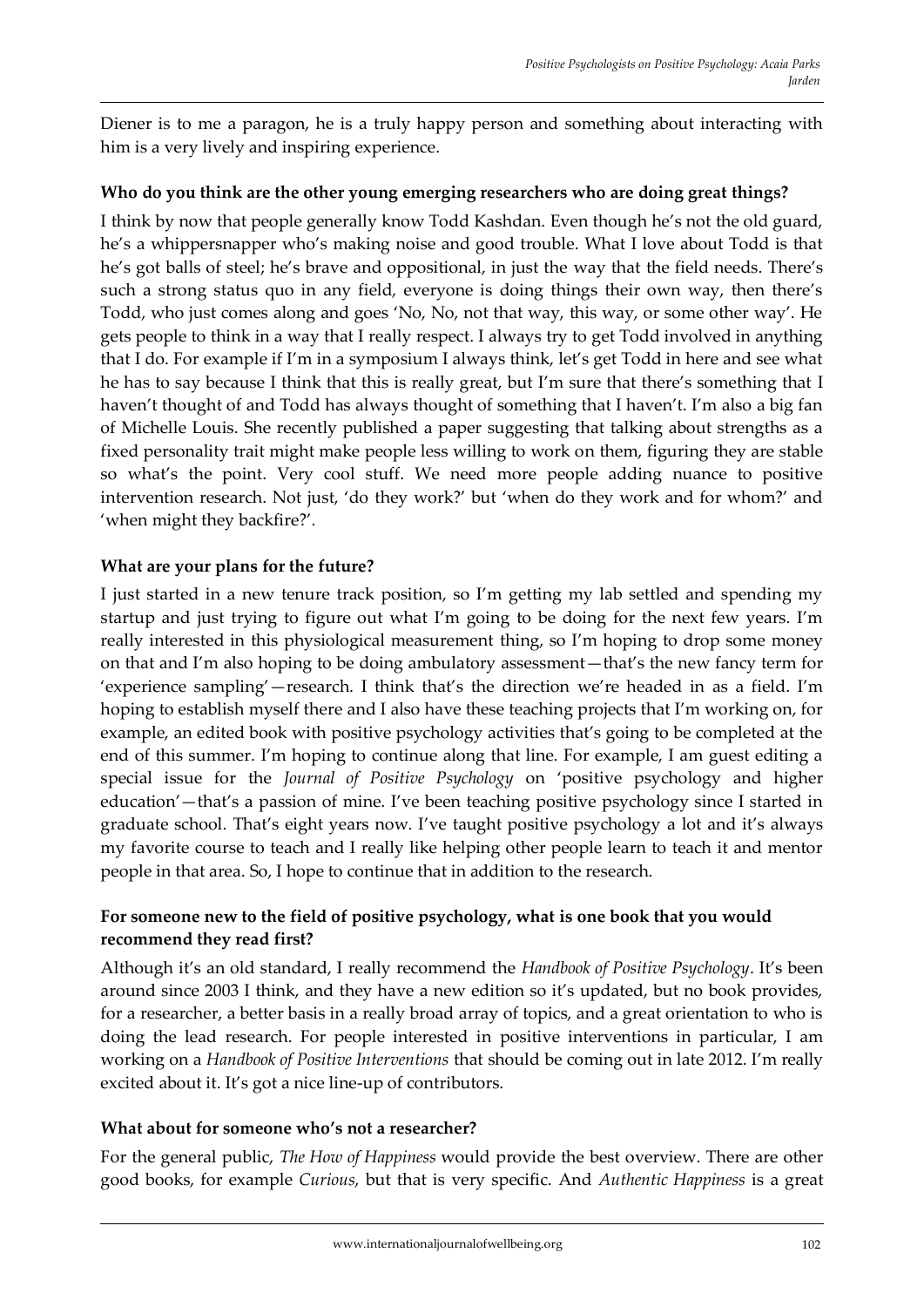book, but it is very theoretical. *The How of Happiness* is a perfect mix of research summary that's clear and digestible, and also actual techniques and things that people can try. Reading them in that way is very helpful because it shows the things that researchers are having people do—this is what we mean by increasing happiness. So that is really nice. I always have my positive psychology students read *The How of Happiness* because it's such a good introduction to the field.

# **So your area of expertise is positive psychology interventions. If someone comes to you and says they want to be happier, which ones would you suggest?**

It depends on the context. I've been consulting on this grant by Chris Kahler at Brown and he's adapting positive psychotherapy for smoking cessation. One of the things that they do in smoking cessation is start the intervention two weeks before they actually quit. One of the things they are trying to do in this intervention is frontload with a lot of positive emotion because positive emotion is a predictor of good outcomes. So they are trying to make people experience as much positive emotion as possible so they have this protective factor when they are trying to quit that's going to predict their success. There are a couple of exercises in that situation where it seems really logical that they should start with that, for example, the gratitude visit has been demonstrated to have a very powerful but temporary effect, so if what you're looking for is an immediate benefit to get a person moving, then the gratitude visit is a good choice because it's very intense. But as a long-term technique the gratitude visit is not a good choice because it is not very reusable and its effects are lost very quickly. I recommended that and I also recommended 'three good things', which has a low-grade, but more sustained, benefit. So what they did was start with 'three good things'. It takes a while for that to build up, but once it does, it is a sort of constant source of positive emotion. Combine that with the gratitude visit so that you have an immediate increase from the gratitude visit and, by the time that's faded, 'three good things' has picked up and will carry it in the longer term. They have different strengths as activities: one is more on-going and sustained and is effective but takes time, but in the time that it takes you can be doing this other activity that keeps the person interested and engaged. I think that those are examples of two activities that are helpful to most people. The other activities involve a lot more nuance and consideration of which is best for whom. But any time that I think of a prototypical positive intervention that I want people to stick with I think of those two as a place to start.

#### **Is there anything that you would like to comment on in general that you think would be useful for somebody who doesn't know about positive psychology and who is reading a book about positive psychology to find out a bit more?**

There are a lot of misconceptions about positive psychology. As somebody who has taught not just a positive psychology course, but also these freshman writing seminars on the topic of happiness, I've had a lot of exposure to the things people think about happiness, and a lot of these are very disturbing to me. One of these includes misconceptions about optimism. People think that it is great to be positive all the time, and that that is what optimism is; but there is so much more nuance to what optimism is as a concept, so much more than just thinking everything is going to work out all the time. What I try to explain to people is that optimism is much more about entertaining the possibility that things could work out. So, if you're a pessimist you think that things are not going to work out, and then you don't even bother, so of course it doesn't work out because you didn't try. But optimism is just keeping open the idea that it could work and trying, as if it will work, so that you maximize your chances of it